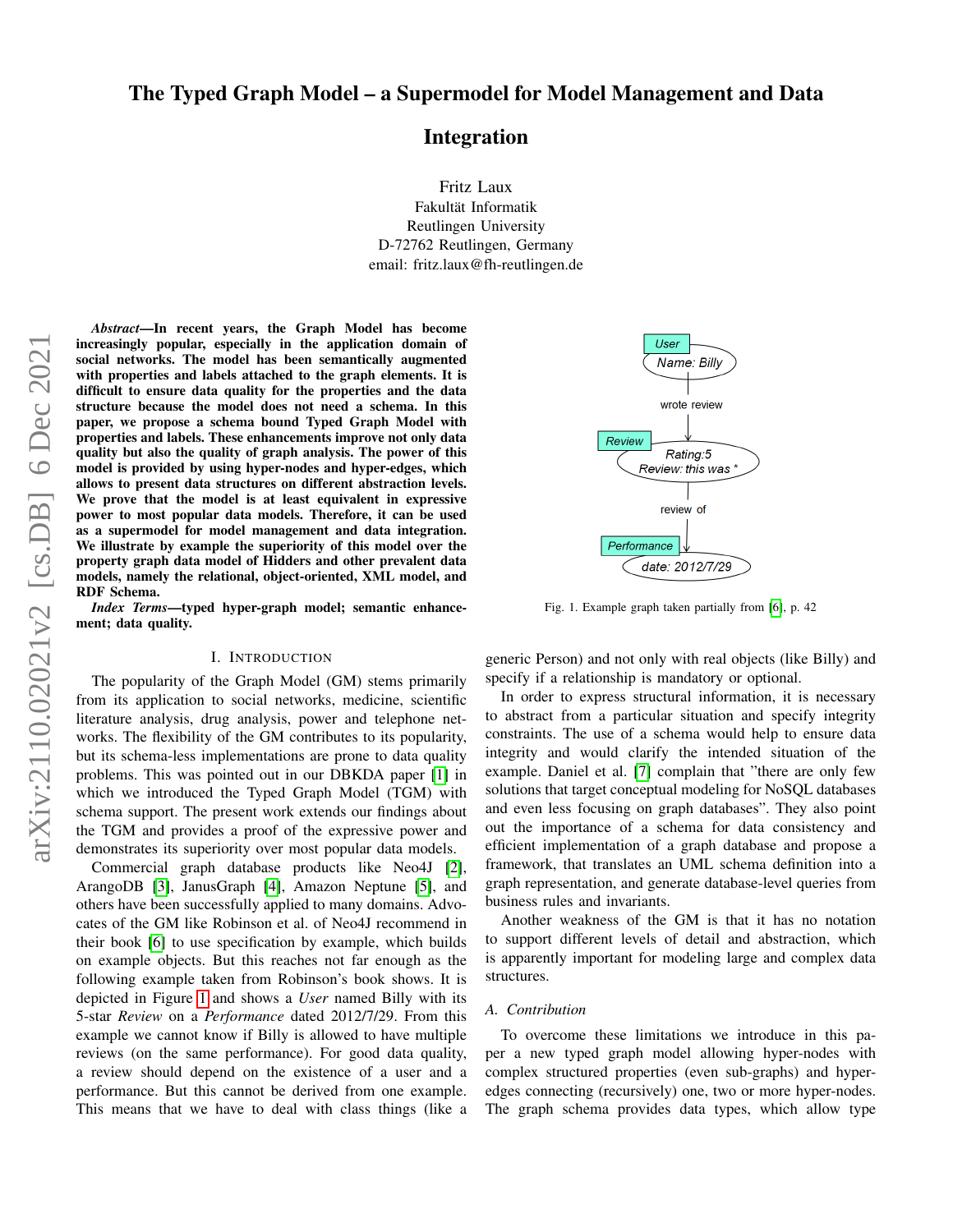checking for instance elements. This ensures a formal data quality. We prove that the model is at least equivalent in expressive power to most popular data models. It can be used on both, the instance and schema level. Its semantic power makes it suitable for a loss-less model management and high quality data integration. Our model has a higher semantic expressiveness and precision than the prevalent data models, namely the relational, object oriented, XML data model, and RDF Schema. This will be demonstrated with typical modeling patterns.

#### *B. Structure of the Paper*

With the following overview of Related Work (Section [II\)](#page-1-0) the context for our new typed graph model will be settled. Section [III](#page-2-0) introduces and defines formally the Typed Graph Model (TGM) consisting of a typed schema and a hypergraph instance connected to the schema. We present a compact and easy to read visualization of the model using UML. The definitions are illustrated by some examples and the abstraction capability is demonstrated by the data model of a commercial enterprise.

In Section [IV](#page-4-0) we prove a semantic preserving schema translation for prevalent data models to the TGM. Properties of the TGM are explained and the translation process is illustrated for an Entity Relationship example. In the next Section [V](#page-6-0) our TGM is compared to the Graph Data Model (GDM) of J. Hidders [\[8\]](#page-10-7). Then, the semantic expressiveness of the TGM is demonstrated with typical data structures and compared with the prevalent data models, namely the relational, object oriented, and XML data model. The paper ends with a summary of our findings and gives an outlook on ideas for future work.

## II. RELATED WORK

<span id="page-1-0"></span>Since the beginning of 1980 many papers on the GM have been published. DBLP [\[9\]](#page-10-8) alone retrieves 920 matches (retrieved July 30, 2021) for the key words "graph data model". If we ignore the papers that present specific applications for the GM incl. XML or Hypertext applications a few dozen of relevant papers remain. In the following, we discuss only papers that present the GM and its extensions (e. g., the Property Graph Model (PGM)) with a formal foundation or papers that use a graph schema:

The notion of PGM was informally introduced by Rodriguez and Neubauer [\[10\]](#page-10-9). Spyratos and Sugibuchi [\[11\]](#page-10-10) use property graphs with hyper-nodes and hyper-edges for their graph data model. The main difference to our approach is that no schema is used and properties have no predefined data type. Another approach with hyper-edges is presented by Bu et al. [\[12\]](#page-10-11) who treats a label like a node connecting a set of nodes, which he calls hyper-edge. The nodes itself can be of different types. In this case Bu calls the graph a unified hyper-graph. The unified hyper-graph model is then applied to problems of ranking music content and combining it with social media information. Compared to our TGM the unified hyper-graph of Bu is only defined for graph instances. It is not not clear if the nodes have any type checking and if the whole graph is ruled by a schema.

Ghrab et al. [\[13\]](#page-10-12) present GRAB, a schemaless graph database based on the PGM. It supports integrity constraints but cannot ensure data quality because of missing data types for properties and labels. Neo4J [\[6\]](#page-10-5) has similar foundations and features. It has optional support for integrity constraints and comes with a powerful and easy to use graph query language, called *Cypher*.

All these PGM variants originate as instance graphs and no special attention is given to the graph schema. No attempt is made to specify the different types of edges and the multiplicity of connections (edges) between different node types. Nodes are not typed and labels are not a proper substitute for data types. Therefore it is important to combine the PGM with a schema.

Amann and Scholl [\[14\]](#page-10-13) seem to be the first authors who connect a graph schema with its graph database instance. Nodes and edges do not have properties but both must conform to the schema. Their model is used for an algebra (hyperwalk algebra) for traversing the graph.

Marc Gyssens et al. [\[15\]](#page-10-14) and Jan Hidders [\[8\]](#page-10-7) use a labeled GM to represent a database schema where each property of an object is modeled as a node in the graph. Labels are used to name node classes and edges. The models become confusing because a node represents either an object, a property or a data type. Still, it is not possible to restrict the cardinality of schema edges (relationships). Hidders' model is explained in more detail and compared to our TGM in Section [V.](#page-6-0)

Similar to Amann and Scholl the paper of Pabón et al. [\[16\]](#page-10-15) uses a graph schema to query the graph database. They distinguish different node types, which they call "sort". The supported types are: *object class nodes* (complex objects), *composite-value class nodes* (for aggregate values), and *basicvalue class nodes* (primitive data types). This model seems to be equivalent to (complex) nodes with properties governed by a schema. A mechanism to abstract and group sub-graphs is missing, but would help to make the model easier to communicate.

Pokorný [\[17\]](#page-11-0) uses a binary ER-Model as graph conceptual schema. For the graphical rendering he uses a compact entity representation for the nodes with attribute names inside the entity box. This solves the problem using the same node symbol for entities and attributes (properties) as it is the case with Gyssens [\[15\]](#page-10-14) and Hidders [\[8\]](#page-10-7) models. The edge cardinality is represented in a form of crow-foot notation.

In order to make the GM usable for real life scenarios with hundreds of schema elements, it is necessary to group or combine graph elements to higher abstracted objects. This would make the model easier to handle.

The need for grouping graph elements is addressed by Junghanns et al. [\[18\]](#page-11-1). Their model allows to form logical sub-graphs (graph collections) with heterogeneous nodes and edges. With this it is possible to aggregate sub-graphs, e. g., user communities. The authors use UML-like graphical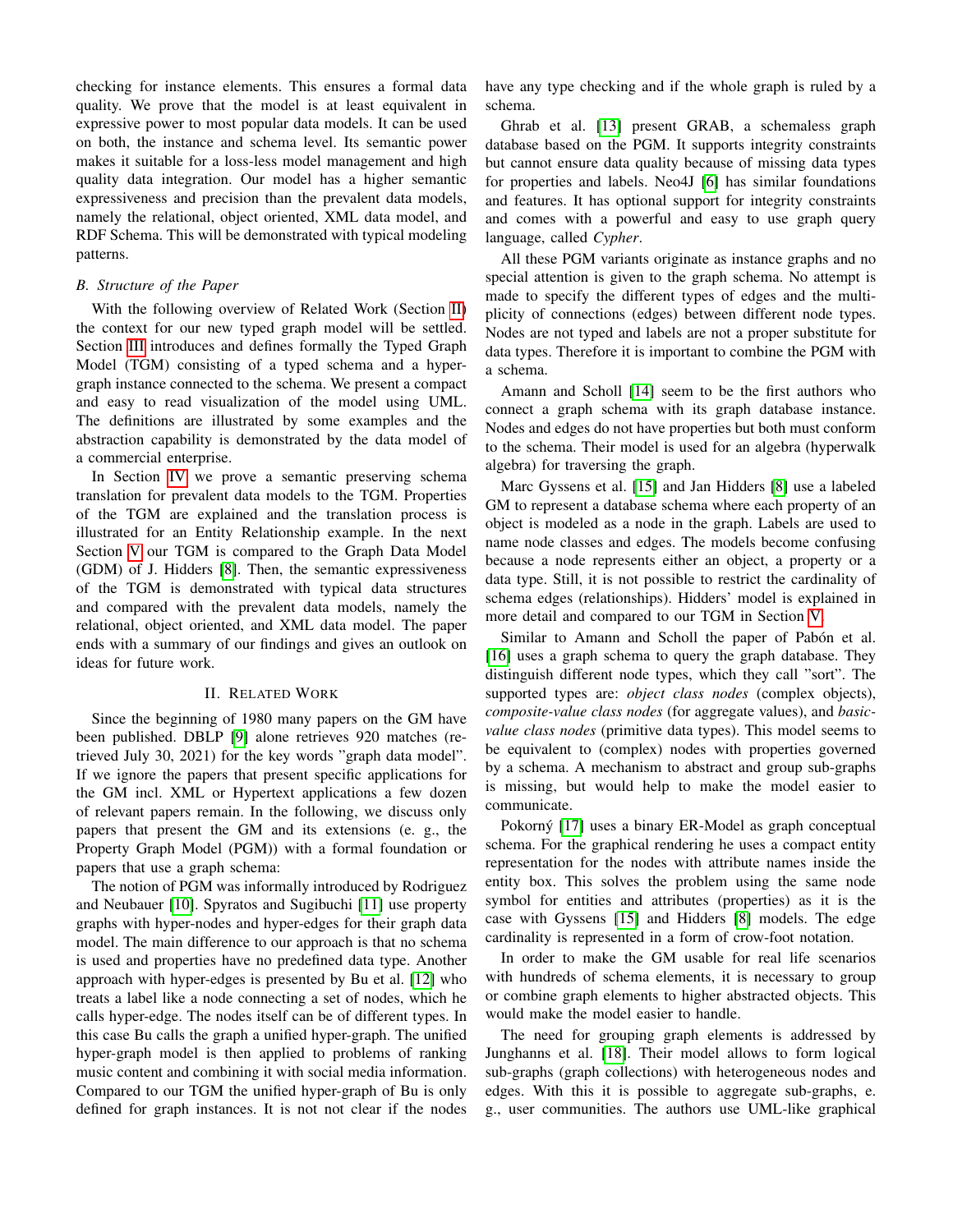rendering of nodes to make the model better readable but their model fails to specify the cardinality of schema edges.

A step toward to complex composite nodes as an alternative approach to aggregation presents Levene [\[19\]](#page-11-2) by allowing the graph vertices to be recursively defined as a finite set of graphs. These hyper-nodes do not form a well-founded set as a node may contain itself, which violates the foundation axiom for the Zermelo-Fraenkel set theory.

A relatively new formal definition including integrity constraints was given by Angles [\[20\]](#page-11-3). However, his model does not allow structured objects and grouping or aggregation. In the following section, we simplify his definitions and use it as basis for our TGM.

#### *A. Comparison with Ontology Languages*

Ontology languages like the Resource Description Framework Schema (RDFS) [\[21\]](#page-11-4) and the Web Object Language (OWL) [\[22\]](#page-11-5) are designed to specify ontologies and have their strength in allowing reasoning over instances of it. They are often used to semantically describe Linked Open Data (LOD) and the statement triples are usually visualized as graph structures. RDFS and OWL provide a general type system that could be used to form user defined types. This would allow to use it as basis for a graph schema language. But if we look at the W3C OWL 2 Structural Specification [\[23\]](#page-11-6) it seems difficult to define user specific classes and W3C itself uses UML class diagrams to illustrate OWL structures.

Most approaches that map RDF to property graphs only support instance graphs. This is the case for the papers of Chiba et al., Schätzle et al., and Nguyen et al. The paper of Chiba et al. [\[24\]](#page-11-7) uses G2GML, a graph-to-graph mapping language where the source graph is a RDF-graph and the destination graph is a Property Graph (PG). With G2GML RDF patterns are specified in SPARQL syntax and the corresponding patterns of the PG are described in openCypher [\[25\]](#page-11-8). These patterns are mapped through *node maps* and *edge maps*. The main benefit is that the pattern specifications are domain-specific and declarative. There is no support for schema mappings.

Schätzle et al.  $[26]$  define a mapping from RDF to the property graph model of GraphX. Their aim is to provide better analysis performance with S2X, a SPARQL implementation on top of GraphX and Spark, despite the schema-free PGM. Again, no schema mapping is supported.

The paper of Nguyen et al. [\[27\]](#page-11-10) represents each RDF triple element is as a separate node, which justifies the name Labeled Directed Multigraph with Triple Nodes (LDM-3N). While other models represent predicates as labeled arcs, Nguyen et al. map them to nodes. Assertions about RDF statements (triples) are modeled with the singleton property and not by reification. This approach adds an extra computation step and doubles the number of triples, which bloats the graph model. The main application domain seems to be the analysis of RDF triples by mapping it to the LDM-3N graph model allowing the use of graph analysis algorithms. Finally, it does not support schema mapping.

The specification of data structures is not the core intention of RDF. In RDFS for instance it is not possible to define the cardinality of relationships. Likewise, OWL Lite has strong limitations on allowing only 0 or 1 as multiplicity of properties. Simple unique requirements and relations like one-toone, one-to-many and many-to-one are cumbersome to define even in OWL Full. Complex data structures need a modeling language that allows to define different levels of abstraction, which is not the strength of these ontology languages. Most examples of RDFS or OWL do not care about the multiplicity of relationships (cardinalities may be guessed via property names) and grouping of attributes seem to be on the same level as objects or subjects.

All these arguments and examples make it clear that we need schema support to ensure high data quality when using graph databases. This can be achieved with the Typed Graph Model (TGM), which we develop in the next section.

#### III. THE TYPED GRAPH MODEL

<span id="page-2-0"></span>Our TGM informally constitutes a directed property hypergraph that conforms to a schema. In the following definitions our notation uses small letters for elements (nodes, edges, data types, etc.) and capital letters for sets of elements. Sets of sets are printed as bold capital letters. A typical example would be  $n \in N \subseteq \mathcal{P}(N)$ , where N is any set and  $\mathcal{P}(N)$  is the power-set of N.

# <span id="page-2-1"></span>*A. Graph Schema*

Let  $T$  denote a set of simple or structured (complex) data types. A data type  $t := (l, d) \in T$  has a name  $l$  and a definition  $d$ . Examples of simple (predefined) types are  $(int, \mathbb{Z})$ ,  $(char, ASCII), (\%, [0..100])$  etc. It is also possible to define complex data types like an order line  $(OrderLine, (posNo, partNo, partDescription, quantity)).$ The components need to be defined in  $T$  as well, e. g.,  $(posNo, int > 0)$ . Recursion is allowed as long as the defined structure has a finite number of components.

Definition 1 (Typed Graph Schema). *A typed graph schema is a tuple*  $TGS = (N_S, E_S, \rho, T, \tau, C)$  *where:* 

- N<sup>S</sup> *is the set of named (labeled) objects (nodes)* n *with properties of data type*  $t := (l, d) \in T$ *, where* l *is the label and* d *the data type definition.*
- E<sup>S</sup> *is the set of named (labeled) edges* e *with a structured property*  $p := (l, d) \in T$ *, where* l *is the label and* d *the data type definition.*
- ρ *is a function that associates each edge* e *to a pair of object sets*  $(O, A)$ *, i. e.,*  $\rho(e) := (O_e, A_e)$  *with*  $O_e, A_e \in$  $\wp(N_S)$ *.*  $O_e$  *is called the tail and*  $A_e$  *is called the head of an edge* e*.*
- τ *is a function that assigns for each node* n *of an edge* e *a pair of positive integers*  $(i_n, k_n)$ , *i. e.*,  $\tau_e(n) := (i_n, k_n)$ *with*  $i_n \in \mathbb{N}_0$  *and*  $k_n \in \mathbb{N}$ . *The function*  $\tau$  *defines the minmax multiplicity of an edge connection. If the min-value*  $i_n$  *is* 0 *then the connection is optional.*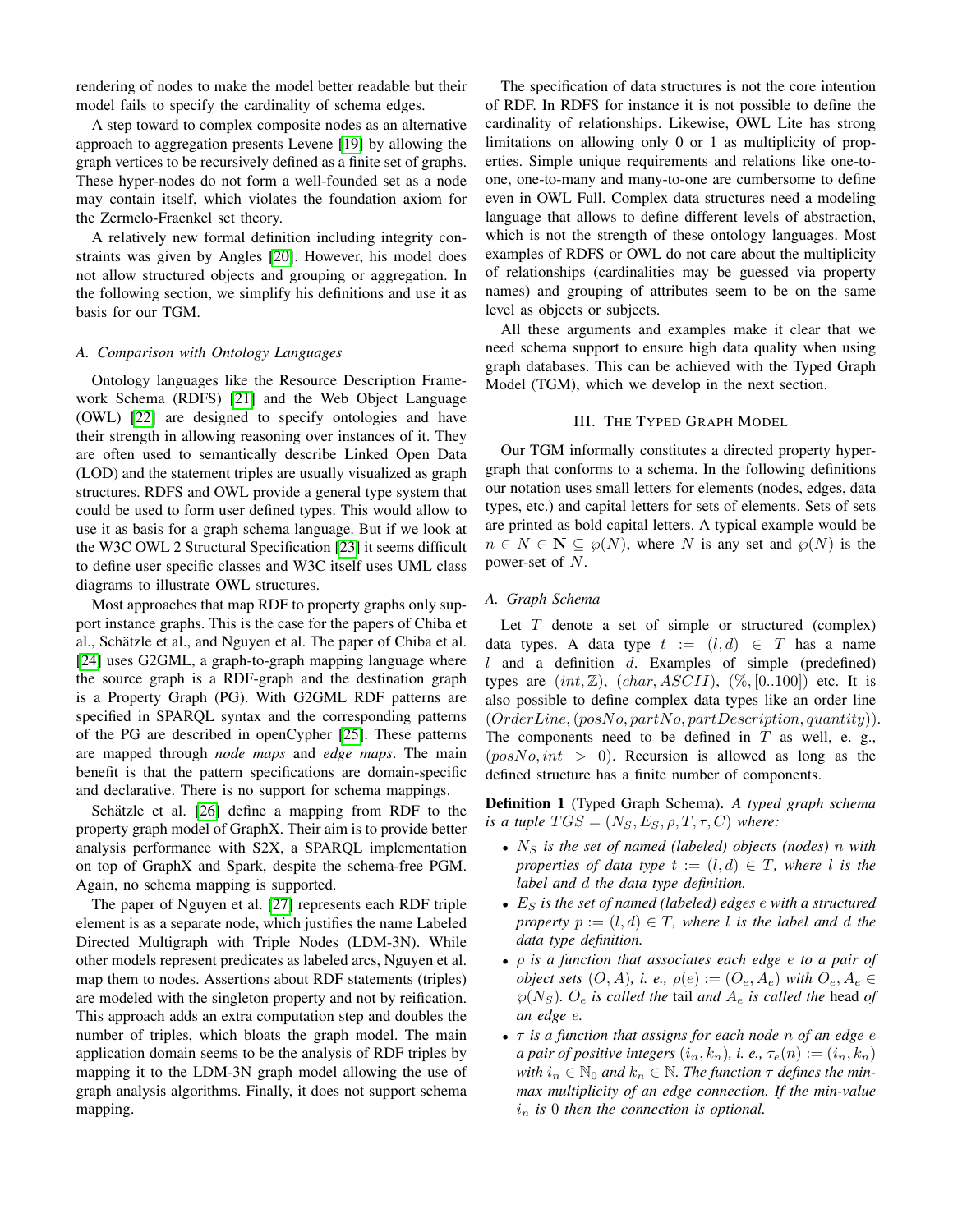• C *is a set of integrity constraints, which the graph database must obey. The constraint language may be freely chosen.*

The notation for defining data types T, which are used for node types  $N<sub>S</sub>$  and edge types  $E<sub>S</sub>$ , can be freely chosen. The integrity constraints C restrict the model beyond the structural limitations of the multiplicity  $\tau$  of edge connections. Typical constraints af C are semantic restrictions of the content of an instance graph. This makes the expressiveness of the TGS at least as strong as the models to which it is compared in Section [V.](#page-6-0)

# *B. Typed Graph Model*

Definition 2 (Typed Graph Model). *A typed graph Model is a tuple*  $TGM = (N, E, TGS, \phi)$  *where:* 

- N *is the set of named (labeled) nodes* n *with data types from*  $N_S$  *of schema TGS.*
- E *is the set of named (labeled) edges* e *with properties of types from*  $E<sub>S</sub>$  *of schema TGS.*
- T GS *is a typed graph schema as defined in Subsection [III-A.](#page-2-1)*
- φ *is a homomorphism that maps each node* n *and edge*  $e$  *of* TGM to the corresponding type element of TGS, *formally:*

$$
\begin{array}{rcl}\n\phi: & TGM & \to TGS \\
n & \mapsto \phi(n) := n_S(\in N_S) \\
e & \mapsto \phi(e) := e_S(\in E_S)\n\end{array}
$$

The fact that  $\phi$  maps each element (node or edge) to exactly one data type implies that each element of the graph model has a well defined data type. The homomorphism is structure preserving. This means that the cardinality of the edge types are enforced, too. Data type and constraint checking is applied for all nodes and edges before any insert, update, or delete action can be committed. If no single type can be defined, union type or *anyType* (sometimes called *variant*) may be applied. Usually this is an indication for a weak data model and it should be clear that this could affect data quality and processing.

As graphical representation for the TGS we adopt the UMLnotation for nodes and include the properties as attributes including their data types. Labels are written in the top compartment of the UML-class. Edges of the TGS are represented by UML associations. For the label and properties of an edge we use the UML-association class, which has the same rendering as an ordinary class but its existence depends on an association (edge), which is indicated by a dotted line from the association class to the edge. This not only allows to label an edge but to define user defined edge types.

The correspondence between the UML notation and the TGS definition is is shown in Table [I.](#page-3-0)

The use of hyper-nodes  $n \in N_S$  and hyper-edges  $e \in E_S$ instead of simple nodes resp. edges allow to group nodes and edges to higher abstracted complex model aggregates. This is

TABLE I. TGS correspondence with UML notation

<span id="page-3-0"></span>

<span id="page-3-1"></span>

Fig. 2. Example graph with schema in UML notation

particularly useful to keep large models clearly represented and manageable. Large graph models may then be grouped into sub-graphs like in Junghanns et al.[\[18\]](#page-11-1). Each sub-graph can be rendered as a hyper-node. If the division is disjoint these hyper-nodes are connected via hyper-edges forming a higher abstraction level schema (see Figure [3](#page-5-0) (b)).

# *C. Examples*

Lets recall the example graph from Figure [1](#page-0-0) and model its corresponding schema. We want to make clear that a user may write as many reviews as he likes, but only one for a particular performance. A rating needs to refer exactly to one performance and one user. This is reflected in Figure [2](#page-3-1) by the "1:many" and "0 or many:1" relationships. We use the UMLnotation for the schema and keep the notation from Figure [1](#page-0-0) for the instance graph for clarity.

The homomorphic mapping  $\phi$  guaranties that the instance graph obeys the schema, i. e. type, cardinality, and constraint checking. Now, it is clear from the schema that a user must have at least one review. The review is existence dependent on the user and a performance. The "wrote review" edge is a 1:many relation and "review of" is an optional many:1 relation. This has the consequence that a review needs a person and a performance. But, a performance may exist without any review.

In the next example we present a commercial enterprise that sells products and parts to customers. The enterprise assembles products from parts and if the stock level is not sufficient it purchases parts from different suppliers. Figure [3](#page-5-0) models this situation using UML rendering. It demonstrates the abstraction power of the TGM showing two schema abstraction levels.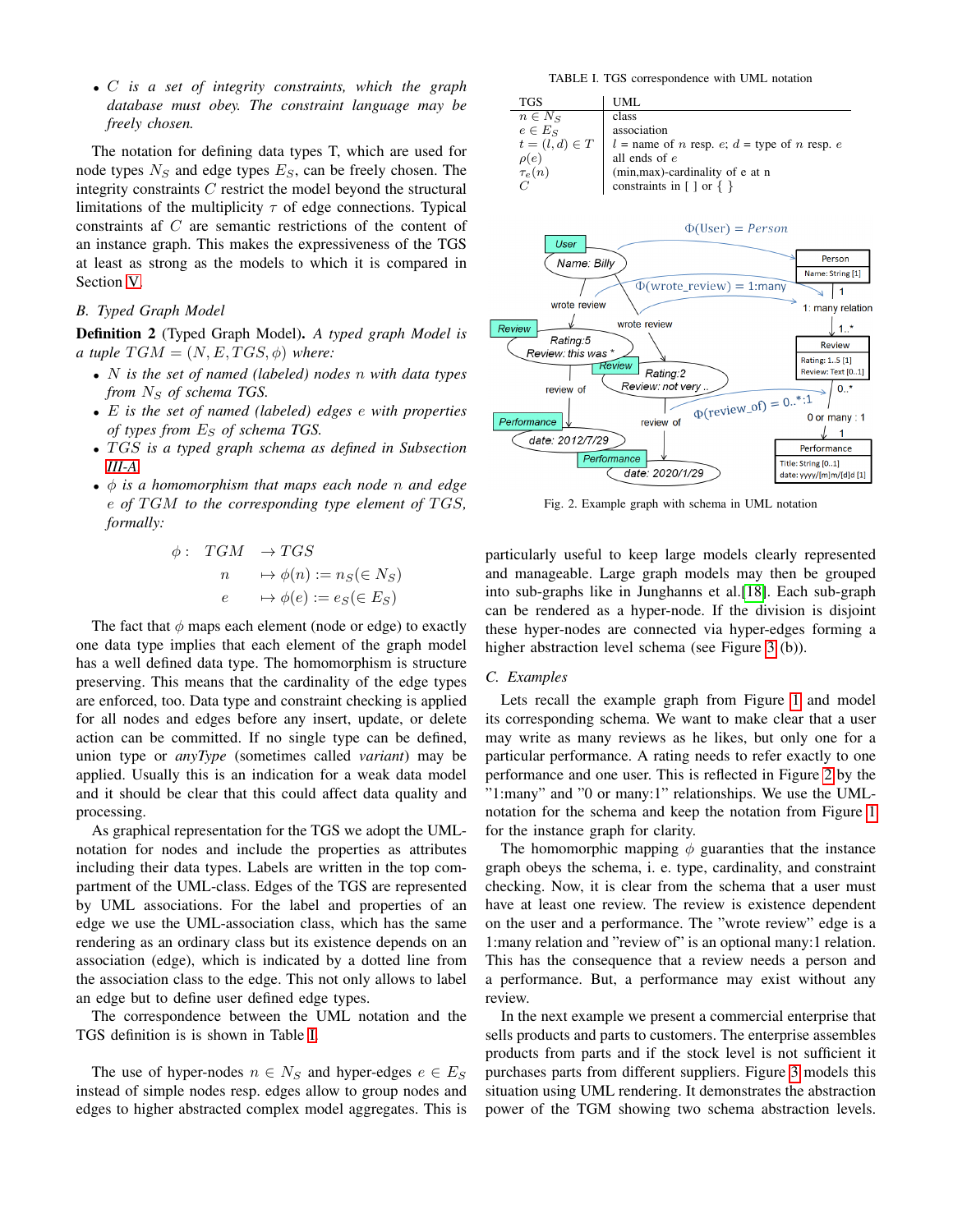The upper part (a) shows the TGM on a detailed level. The properties are suppressed in the diagram for simplicity except for *Customer* and *CustOrder*. The schema is grouped into 3 disjoint sub-graphs depicted with dashed lines.

In the lower part (b) these sub-graphs are shown as hypernodes of the graph schema. This allows a simplified and more abstracted view of the model. Also, some aggregate properties (e. g. #orders) are shown to illustrate the modeling capabilities. The coloring of the (hyper-)edges helps the reader to identify which edges have been aggregated. The hyperedges connecting these abstracted nodes must use the most general multiplicity of the multiple edges it combines. In the example the edge *orders/from* combines two edges, i. e., *orders* with 0..1 - 1 multiplicity and *from* with 0..\* - 0..\* multiplicity, which leads to the most general multiplicity.

## IV. PROPERTIES OF THE TYPED GRAPH MODEL

<span id="page-4-0"></span>The TGM has some valuable properties and can be regarded as a supermodel because its semantic expressiveness proves to be at least as powerful as prevalent data models. In order to prove this statement we need the following definitions.

As we are only interested in databases that satisfy the constraints of its schema, we modify the definitions from Angles et al. [\[28\]](#page-11-11) and restrict it to schema bound databases. More precisely, let M be a database model and  $S^M$  be a database schema. A database is then an ordered pair  $D^M := (S^M, I^M)$ , where  $I^M$  is an instance obeying all constraints of  $S^M$ .

<span id="page-4-1"></span>**Definition 3** (Schema Mapping). Let  $M_1$  and  $M_2$  be two data *models. A schema mapping from* M<sup>1</sup> *to* M<sup>2</sup> *is a total function* SM *from the set of all database schemas in* M1*, to the set of all database schemas in*  $M_2$ .

$$
\mathbf{SM}: M_1 \to M_2
$$

$$
s_1 \; \mapsto \; s_2
$$

*where*  $s_1$  *and*  $s_2$  *are schemas of*  $M_1$  *resp.*  $M_2$ *.* 

### *A. Some Property Definitions*

Every data model allows to structure the data according to its modeling elements. These conceptual elements determine the representational power of the data model. A model  $M_2$ subsumes the information capacity of  $M_1$  if and only if every schema in  $M_1$  can be translated to a schema in  $M_2$  without loss of information. Two database models can be evaluated in terms of its information capacity considering the following properties:

Definition 4 (Computable Mapping). *A schema mapping* CM *from*  $s_1 \in M_1$  *to*  $s_2 \in M_2$  *is computable if there exists an algorithm that translates schema*  $s_1$ *into*  $s_2$ *.* 

If any schema mapping from  $M_1$  to  $M_2$  is computable then this implies that  $M_2$  subsumes  $M_1$ . A computable mapping may still result in a schema that allows an invalid database instance.

Definition 5 (Semantics Preservation). *A computable schema mapping* SP *is semantics preserving if for every valid* *database*  $d_1$  *of schema*  $s_1$ *, there is a valid database*  $d_2$  *obeying schema*  $s_2$  *where*  $s_2$  *is produced by the mapping SP, i. e.*  $s_2 = SP(s_1)$ .

This property guarantees that the result of the instance mapping will always be a valid database according to  $s_2$ .

Definition 6 (Information Preservation). *A semantics preserving schema mapping* IP *is information preserving if there exists an inverse computable schema mapping*  $IP^{-1}$  *from*  $M_2$  *to M*<sub>1</sub> such that for every  $s_1 \in M_1$  it holds  $s_1 = IP^{-1}(IP(s_1))$ . *Such a schema mapping* IP *is alternatively called "schema translation".*

This definition indicates that, for some schema mapping IP, there exists an "inverse" mapping which allows recovering the original schema previously transformed. In general, the inverse mapping  $IP^{-1}$  is only a partial function because it is only defined on  $s_2$  and may not be defined on all elements of  $M_2$ , i. e. the image  $SM(M_1)$  can be a proper subset of  $M_2$ . Information preservation is an important property because it guarantees that a schema mapping results in a new schema capable to not lose any information. Moreover, it implies that the target database model  $M_2$  subsumes the information capacity of the source database model  $M_1$ . If  $M_1$  subsumes  $M_2$  as well, then both data models are equivalent and  $IP^{-1}$ and IP are total functions. McBrien and Poulovassilis [\[29\]](#page-11-12)[\[30\]](#page-11-13) describe equivalence-preserving mapping of schema constructs based on a Hypergraph Data Model (HDM). The ideas and problems with schema translation have been reviewed and revised in the light of model management by Bernstein and Melnik [\[31\]](#page-11-14).

### *B. Schema Mapping by means of a Meta-model*

When considering database mappings two types of mappings can be distinguished: (1) schema independent and (2) schema dependent. We are only interested in schema dependent mappings to always ensure high data fidelity. The above schema mapping of Definition [3](#page-4-1) is model independent [\[32\]](#page-11-15). A meta-model that is general enough to capture all popular models in the literature would suffice. Hull [\[33\]](#page-11-16) as well as Atzeni and Torlone [\[34\]](#page-11-17)[\[35\]](#page-11-18) describe such a framework for heterogeneous data models. It was developed towards a model independent supermodel [\[36\]](#page-11-19) and later implemented as a general tool, called MIDST [\[37\]](#page-11-20)–[\[39\]](#page-11-21). It consists of the following meta-constructs: *lexical, abstract, aggregation, generalization, and function*. For example, the Entity-Relationship Model (ERM) involves (i) abstracts (the entities), (ii) aggregations of abstracts (relationships), and (iii) lexicals (attributes) with functions (to entities or relationships). This means that the ERM is a specialization of the supermodel, i. e. a schema in any (sub)model is also a schema in the supermodel, only the names of the model elements differ. Hull and Atzeni give more examples and claim that this supermodel subsumes Relational Model (RM), ERM, XML, Object Oriented Model (OOM), Object Relational (OR), and XSD.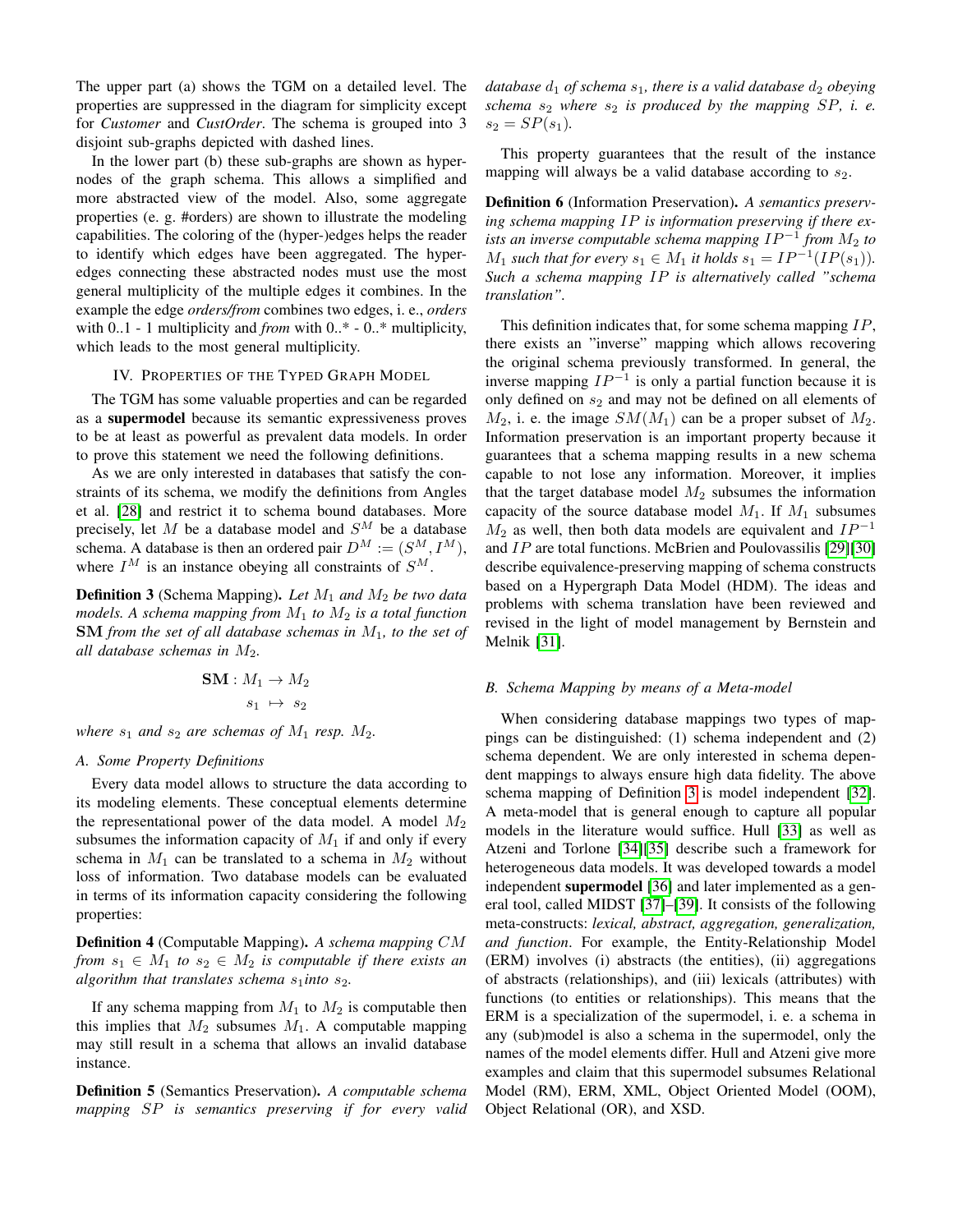<span id="page-5-0"></span>

Fig. 3. Example TGM of a commercial enterprise showing two levels of detail

### *C. Information Preserving Schema Translation to TGM*

There are works that show information preserving mappings from ERM to Graph Database Schema [\[40\]](#page-12-0), RM to RDF and OWL [\[41\]](#page-12-1), and RM, CSV, XML JSON to RDF using RML, the RDF Mapping Language [\[42\]](#page-12-2). Angles et al. [\[28\]](#page-11-11) have shown that a RDF database can be mapped to a property graph database. This includes information preservation for the schema translation and the instance mapping. Taking all together it seems possible to translate most popular data models to an enhanced graph data model, i. e. a PGM. It is evident that the TGM subsumes the PGM as any model element of PGM can be mapped 1:1 to the corresponding TGM model element. The more general approaches of Arenas et al. [\[43\]](#page-12-3), and McBrien/Poulovassilis [\[30\]](#page-11-13) provide criteria for model independent schema mappings that are information preserving. Hull [\[33\]](#page-11-16) and Atzeni/Torlone [\[34\]](#page-11-17)[\[35\]](#page-11-18) propose basic metaconstructs for the supermodel that covers all relevant data models. This puts us now in a position to state our main Theorem.

<span id="page-5-1"></span>Theorem 1 (Information Preserving Schema Translation to TGM). *Let* M *be any data model that can be subsumed by the supermodel of Hull and let* T *be the Typed Graph Model. For any schema*  $s \in M$  *there exists an information preserving mapping (translation)* M*:*

$$
\mathbf{M}:M\rightarrow T\\s\ \mapsto\ t
$$

*where* t *is a TGS and* s *is a schema from* M*.*

It would be easy to proof the theorem by contradiction. But such a proofs gives no constructive idea how a concrete mapping would look like. Therefore, we proof the theorem by constructing a generic mapping M taking the meta-constructs of the supermodel and assign uniquely model elements from T. These model element pairs allow us to map any schema  $s \in M$  to a schema  $t \in T$ . Then it will be shown that we can construct an inverse mapping that leads to the original schema s again.

*Proof of the Translation Theorem.* Following Atzeni and Torlone we define the schema mapping  $\mathbf{M}(M) = T$  by the following elementary 1:1 transformations for each model element  $\sigma \in s$ :

- 1) lexical  $\rightarrow$  property
- 2) abstract  $\rightarrow$  node
- 3) aggregation  $\rightarrow$  edge with aggregation type
- 4) generalization  $\rightarrow$  edge with generalization type
- 5) function  $\rightarrow$  edge with a single target (multiplicity 1)

The above transformation can be chained or composed to form a directed acyclic graph where each transformation assignment represents a node and the directed edges represent the sequence of assignments. Each path from a leaf node ends at the root node representing the mapping M. Given a schema  $s$  the mapping M translates the input  $s$  into a TGS  $t \in T$ . All transformation steps are 1:1 such that the resulting function M is a injective mapping that can be reversed. The inverse mapping  $M^{-1}$  uses just the opposite transformation assignments listed above. It should be noted that  $M^{-1}$  may be a partial function only, i. e. there might exist model elements in  $T$  (e. g. a composition edge type with existential dependency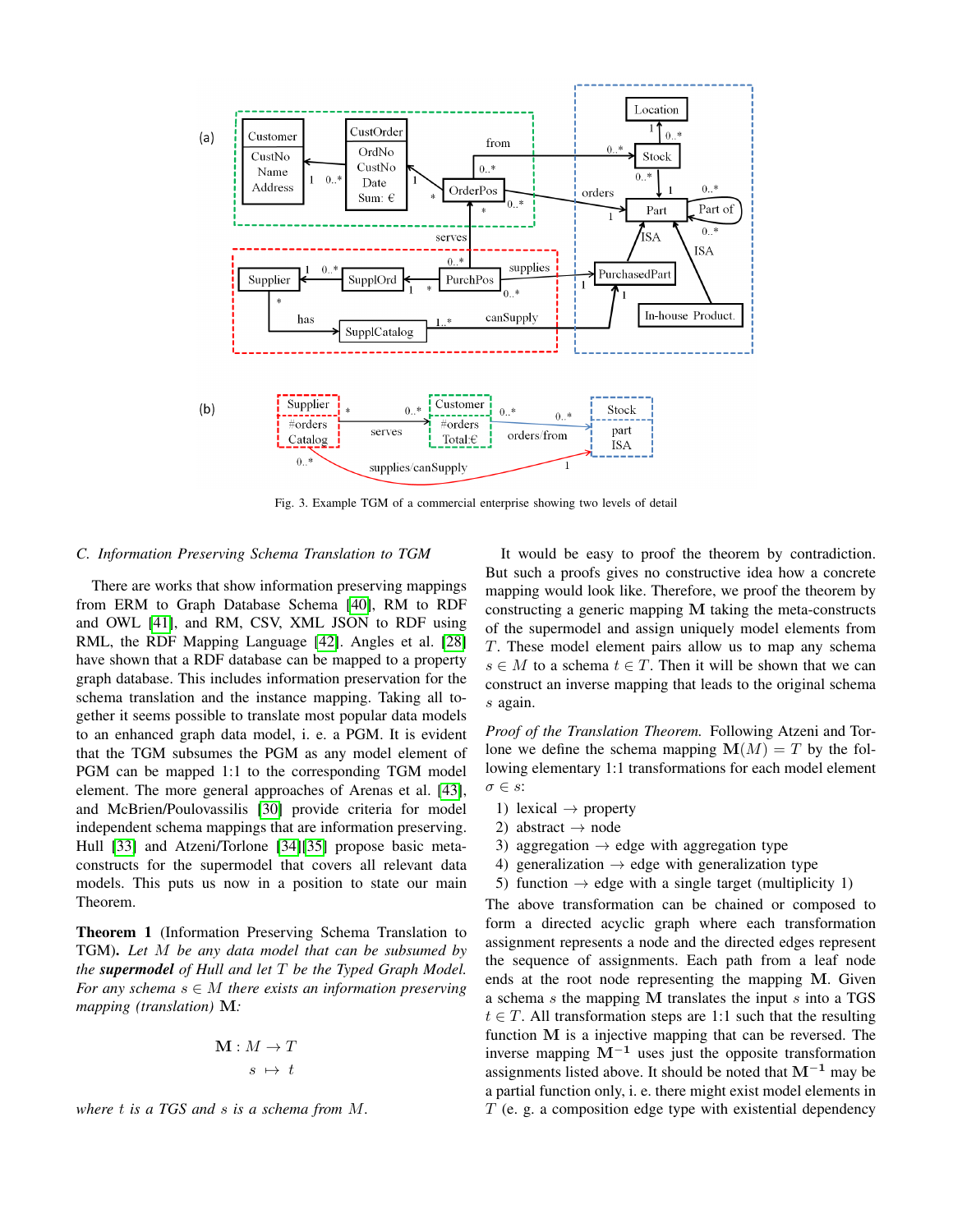of its components) that may have no corresponding model element in the source model M.

Let  $\sigma$  w.l.o.g. be any model element from schema s. M translates  $\sigma$  into an element  $\tau \in T$  in the following way:

$$
\tau = \mathbf{M}(\sigma) = \mathbf{m}_{\mathbf{n}}(\mathbf{m}_{\mathbf{n-1}}(\ldots(\mathbf{m}_{\mathbf{1}}(\sigma)\ldots)))
$$

where  $m_i$  are the elementary transformations from above. The data type  $\sigma_t$  of an element  $\sigma$  is carried over to the same data type of the translated element  $\tau$ . Applying the inverse transformations  $m_i^{-1}$  in opposite order results in the identiy function I which proofs the information preservation property.

$$
\sigma = m_1^{-1}(...(m_{n-1}^{-1}(m_n(m_{n-1}(...(m_1(\sigma)...))
$$
  
=  $M^{-1}(M(\sigma)) = I(\sigma))$ 

### *D. Example Translation from extended ERM to TGM*

To demonstrate the translation algorithm we use an example from Hidders' GDM [\[8\]](#page-10-7), which will be discussed and compared to the TGM in detail in the next section. At the moment, we concentrate on the translation process taking Hidders' example but using the ERM enhanced with generalization (IS-A) relationship. The original visualization of Hidders is depicted in Figure [5](#page-6-1) (a). The extended Entity-Relationship (ER) diagram is shown in Figure [4](#page-6-2) where the blue numbers next to the ER-symbols refer to the elementary transformations from Theorem [1.](#page-5-1)

The complete translation has to execute the elementary transformation steps from left to right (in order of the blue arcs) until all ERM elements have been converted. For instance, before the relationship *Contract* can be mapped to an edge of general aggregate type as indicated by transformation 3), the relationship attributes need to be mapped first. The *salary* is considered as a literal (lexical 1) that transforms directly to a *Contract* property. The *begin date* and *end date* are considered as aggregation model elements because of its date structure. All three attributes are single valued (indicated by the function 5) and mapped as properties of *Contract*.

It is also possible to specify more precisely the type of aggregation in the TGM by defining an edge type "Contract" that already includes the properties *begin date*, *end date*, and *salary*. This would result into the same semantics but with a user defined edge type. It should be pointed out that this possibility results from TGM's capability to support different abstraction levels.

The result of the translation is shown in the lower part of Figure [5.](#page-6-1) The visualization of the TGS uses the UML rendering listed in Table [I.](#page-3-0)

### V. COMPARISON WITH OTHER DATA MODELS

<span id="page-6-0"></span>In the following, we compare our TGM to other models with respect to structural differences and schema support. We point out modeling restrictions of these models and show how such situations are modeled with TGM. Query and manipulation languages are beyond the scope of this paper.

<span id="page-6-2"></span>

Fig. 4. Hidders' example [\[8\]](#page-10-7) transformed to a TGS

<span id="page-6-1"></span>

(a) Example schema from Hidders' GDM



Fig. 5. Comparison by example with Hidders' GDM

# *A. Comparison with GDM of Jan Hidders*

Jan Hidders' [\[8\]](#page-10-7) model added labels and properties together with their data types to nodes and edges (relationships). Property names are modeled as edges in the schema. This allows to model labeled relationships with complex properties. Structured and base data types share the same graphical representation, which makes it difficult to distinguish both. The ISA-relationship is rendered as a double line arrow similar to the extended ERM. Hidders' model does not allow to restrict the cardinality of relationships. This restriction limits its modeling power compared to the TGM, which provides a min-max notation for the cardinality.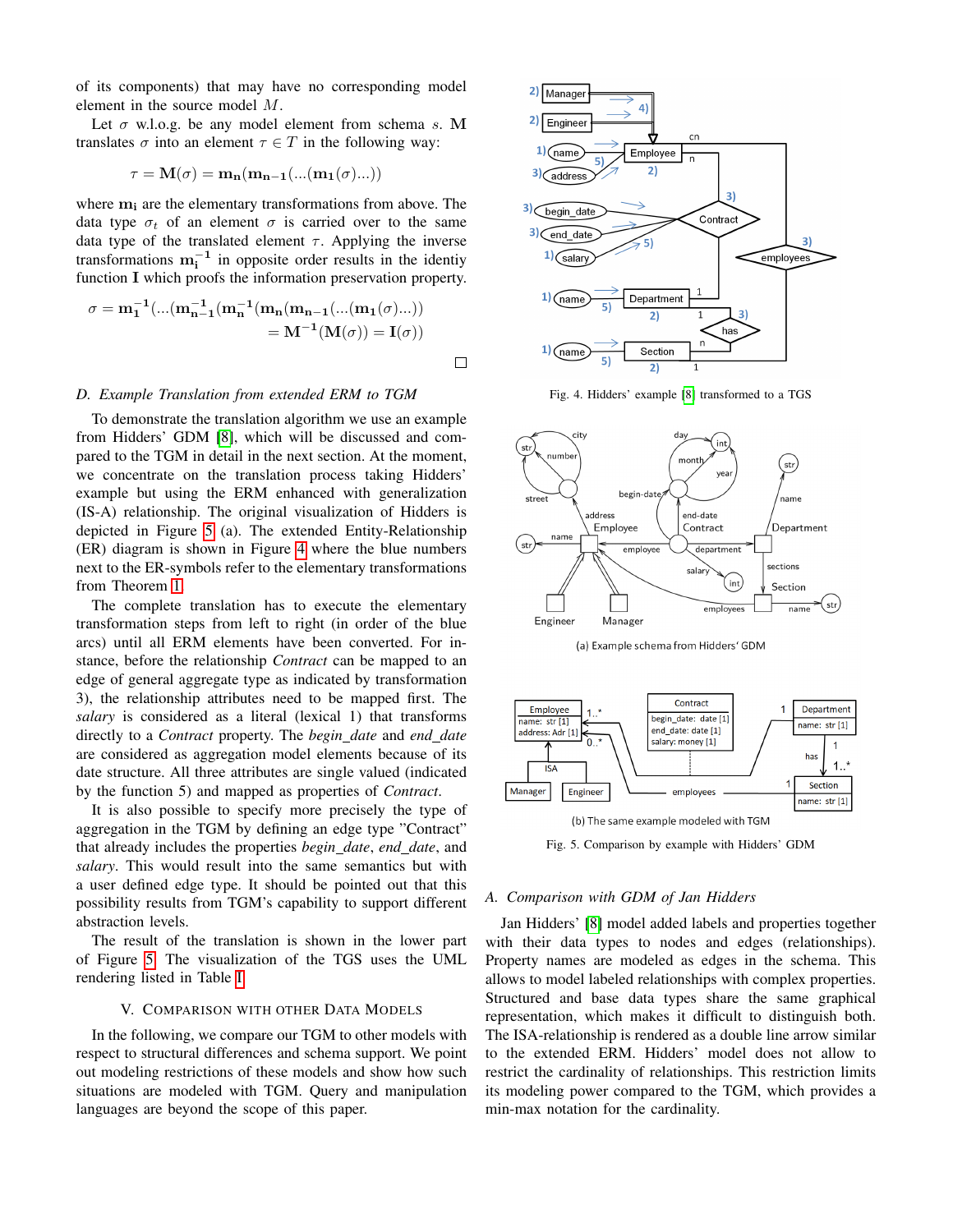<span id="page-7-0"></span>

(a) 2 tables with FK relationship



(b) 3 tables connected by a ternary join-table

Fig. 6. Modeling a many-to-one relationship (FK) and a ternary join-table with the RM

The example in Figure [5](#page-6-1) is from the publication of Hidders [\[8\]](#page-10-7). The schema shows *Employee* and *Department* classes linked by a *Contract*. The relationship *Contract* is existence dependent on the connected nodes. The properties of *Contract* are salary of type *int*, begin-date and end-date of structure-type  $date = (day, month, year)$ . In Hidders' model these dates are modeled on the element level using data type *int*. Hidders' schema elements, i. e., nodes (objects), edges (properties) and data types appear on the same visual level, which makes it difficult to read and obscures semantics. The modeling power of complex data types provide a clear advantage for the TGM.

#### *B. Comparison with the Relational Model (RM)*

There is a 1:1 correspondence between attributes and properties and any relation can be modeled as a node with properties. The min-max notation for relationship multiplicity can model any link cardinality. The TGM can therefore easily represent tabular structures, foreign key constraints (many-toone relationships), and join-tables as the building blocks of the RM. Beyond this, the TGM is able to directly model many-tomany relationships of any min-max multiplicity. This makes the TGM strictly stronger than the relational model.

Figure [6](#page-7-0) (a) shows a typical FK relationship between Table 1 and Table 2. In part (b) of Figure [6](#page-7-0) three tables are liked via a join-table RST with foreign keys  $fk_1, fk_2, fk_3$  representing a many-to-many ternary relationship with attribute  $col_4$ .

Another difference between TGM and RM is that foreign keys (FK) are not necessary because their function is taken over by an edge linking the Tab 1-node (Table 1 without FK) with the referenced node Table 2. This can be seen in Figure [7](#page-7-1) (a).

A join-table in the RM is existence dependent on the tables it refers to by FKs. The FKs forming the primary key (PK) of the join table are not necessary in the TGM because of the same reason as mentioned above.

<span id="page-7-1"></span>

(a) 2 nodes (tables) with many-to-one link (relationship)



(b) 3 nodes (tables) connected by a ternary hyper-edge (join-table)

Fig. 7. Modeling a many-to-one relationship (FK) and a ternary join-table with TGM

In Figure [7](#page-7-1) (b) the join-table RST maps directly to an hyperedge labeled RST with property  $col_4$ . The hyper-edge and the join-table in the relational case represent a many-to-many connection linking 3 nodes that correspond to the respective tables in the RM. In the relational model it is not possible to restrict this ternary relationship to  $(*,1,1)$ . For instance, if many connections of Table 1 should link to exactly *one* connection of Table 2 and *one* connection of Table 3. For the TGM this would be simple; only the cardinality at Table 2 and Table 3 would have to be changed from 1..\* to 1.

To make the above ternary relationship example less abstract the RST could be an offer of products from Table 1 from one supplier of Table 3 to the client of Table 2. With this in mind it is clear that an offer depends on the product(s), one supplier, and one client.

The TGM can also represent non-normalized tables because the model supports complex structured data types having multivalued or array data. It is only necessary to define the appropriate data types in the set of available data types T.

# *C. Comparison with XML Schema*

XML documents represent hierarchical hypertext documents. The document structure can be defined by an XML schema. The hierarchy of XML-documents is directly supported by the TGM using directed edges. XLink provides references (arcs) between elements of internal or external XML-documents. Extended XLinks can connect to more than one element, but the references are always instance based, i. e. the target elements must be listed by URI. The TGM is more abstract and expressive allowing the definition of nonhierarchical references on the schema level.

As example for the comparison serves a bookstore offering an unlimited number of books. A simple XML-schema for the bookstore is given by w3schools.com. The schema defines books with elements like "title", "author", etc. and its cor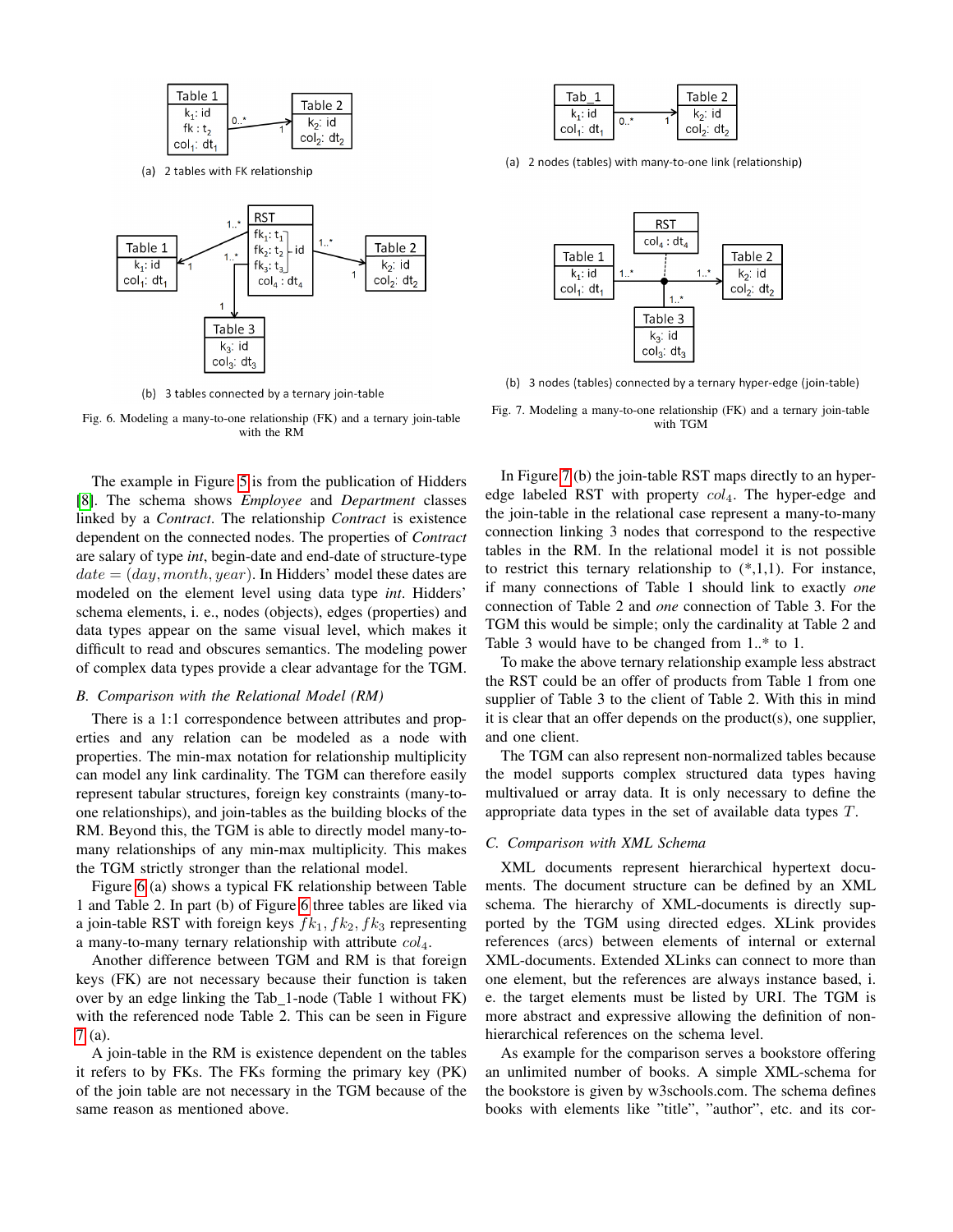responding data types. Some data types are not as precise as they could, e. g. the data type xs:double for the price element. We will replace xs:double in our TGM by the moneytype *euro* to be more precise. Some elements have attributes attached like the language ("lang") of a book title. The attribute minOccurs="1" of xs:sequence requires the bookstore to have a least one book.

```
<?xml version="1.0" encoding="utf-8"?>
<xs:schema ... >
  <xs:element name="bookstore" >
    <xs:complexType >
      <xs:sequence minOccurs="1"
          maxOccurs ="unbounded" >
        <xs:element name="book" >
          <xs:complexType>
            <xs:sequence>
              <xs:element name="title" >
              <xs:complexType>
                <xs:simpleContent>
                  <xs:extension base="xs:string">
                    <xs:attribute name="lang"
                        type="xs:string" />
                  </xs:extension>
                </xs:simpleContent>
              </xs:complexType>
                </xs:element>
              <xs:element name="author"
                  type ="xs:string"/>
              <xs:element name="year"
                  type ="xs:integer"/>
              <xs:element name="price"
                  type ="xs:double"/>
            </xs:sequence>
            <xs:attribute name="category"
                type="xs:string"/>
          </xs:complexType>
        </xs:element>
      </xs:sequence>
    </xs:complexType>
  </xs:element>
</xs:schema>
```
If we model the XML-elements as nodes in TGM then XML-attributes and the element values should be represented as properties. The name of an XML-element is mapped to a node label. The order of the XML-elements cannot be represented with this approach and XML-element values can be distinguished from XML-attributes by convention only.

An alternative TGM model represents the complete book structure as one node. In this case the XML-elements and their attributes are modeled as structured properties of the book. The order of the elements and their associated attributes can be preserved. In fact, if XML Schema is used for specifying the data types  $N<sub>S</sub>$  and  $E<sub>S</sub>$  (see Subsection [III-A\)](#page-2-1) all the flexibility and semantics provided by XML Schema can be represented with the TGS. This argument shows that the TGM is at least as powerful as the XML model.

The example bookstore is depicted in Figure [8](#page-8-0) where the left part (a) shows the compact version with the whole book modeled as one node and the right part (b) shows the version where each XML-element is modeled as node. We see from this example another possibility to use sub-graphs for higher abstracted models.

<span id="page-8-0"></span>

(a) Compact representation (b) Detailed representation of each XML-element

Fig. 8. Comparing an XML Schema example with TGM

### *D. Comparison with the Object-Oriented Model*

Because we already use the UML for rendering the TGM, it is easy to see that classes correspond one-to-one with typed hyper-nodes. Any methods are simply ignored as we only deal with the network structure of OOM. Any complex internal class structure can be directly modeled by appropriate data types  $t \in T$ . The type set T is defined beforehand but can contain any user defined structures. In contrast to the OOM the TGM allows different levels of abstraction in the modeling depending whether a structure is modeled by a detailed graph with simple types or a more compact graph using complex data types. This shows the same semantic expressiveness for structures, but a higher flexibility of the TGM. Considering the operations on data the OOM has the advantage to specify the allowed operations by methods.

The UML provides a rich set of association types, which need to be mapped to the label of the edges. Our TGM provides types not only for nodes but also for edges (called associations in UML). With this information it is possible to model different association types like aggregation, generalization, etc. Even user defined associations are possible, e. g., an aggregate could be further qualified as un-detachable or detachable composition or a loose containment. The arrow of the edge only indicates the reading direction of the association but does not limit the navigation of the TGM.

It is also possible to model recursive structures as the examples from Figure [9](#page-9-0) illustrates. The bill of material (BOM) is an important example for a recursive structure used in production planning and control. It defines recursively a (compound) part with its components until a single part is reached. As example instance a *table* is given in Figure [9](#page-9-0) (b) consisting of 4 table legs and a tabletop consisting of a drawer and a mounting.

If the edge of *contains* in Figure [9](#page-9-0) (a) is followed against the arrow direction it is possible to find the component where an individual part is built-in (used). A complete *where-used list* for a generic (not an individual) part may be obtained with a small schema modification. Only the from-end of the *contains*edge needs to change its multiplicity from 0..1 to 0..\*. With this small modification all components can be identified where a generic part is used.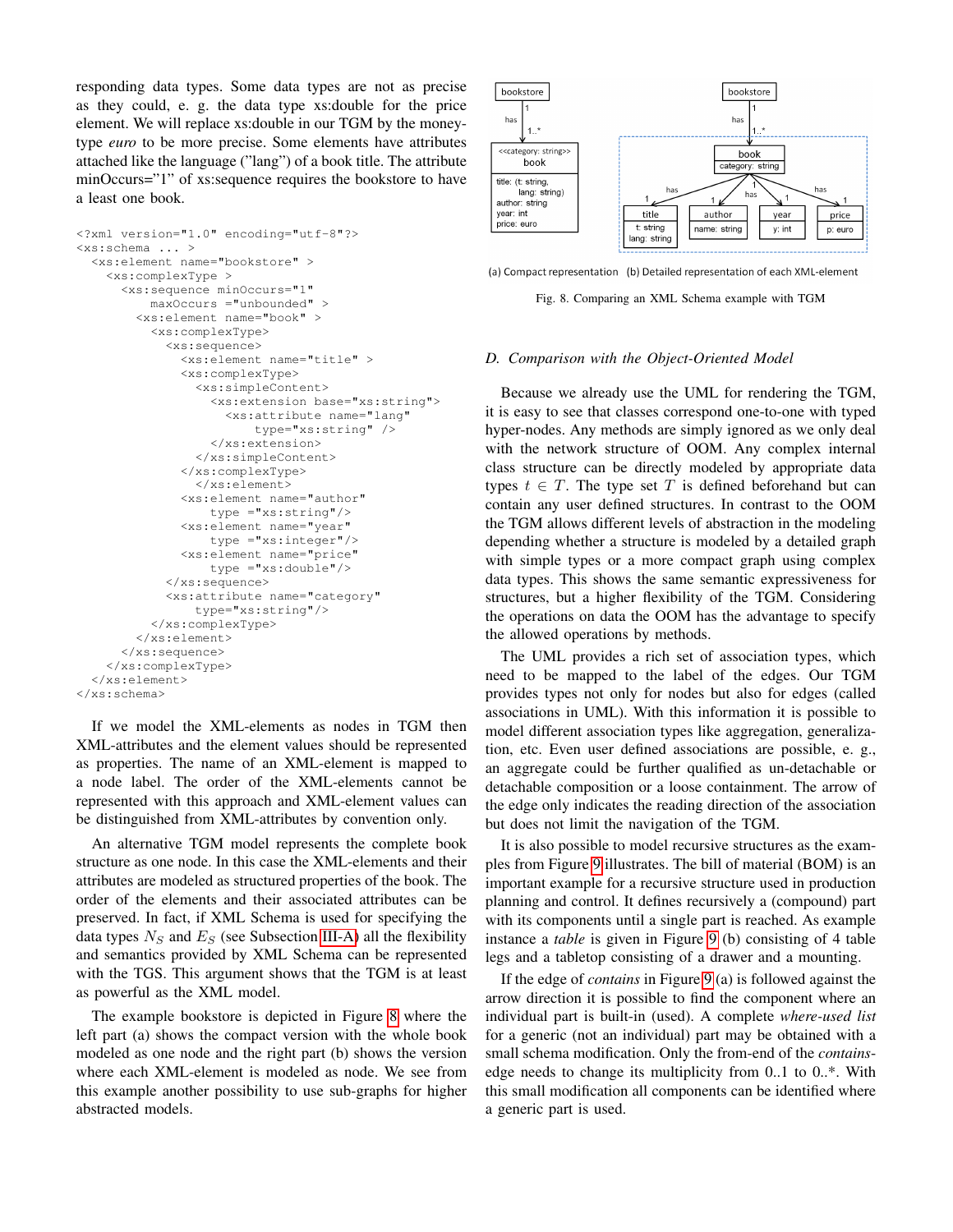<span id="page-9-0"></span>

(b) An instance of a product (table) structure conforming to the above schemas

Fig. 9. Comparison by example with the OOM

#### *E. Comparison with RDF Schema*

RDF is a data format for expressing statements about resources with emphasis on Web data. A *resource* can be anything, including data, objects (incl. people), and (abstract) concepts. RDF Schema uses a semantic extension (metaconstructs) of the basic RDF vocabulary to model RDF data. Simple statements about a resource are expressed in the form of *subject-predicate-object* triples. It is clear that the underlying structure of such RDF-triples is graph based where a node represents a *subject* or an *object* and an edge represents the *predicate*. This implies that RDF Schema triples can be expressed as property graph.

Angles et al. [\[28\]](#page-11-11) describe a schema-dependent computable schema mapping from an RDF Schema to a Property Graph Schema (PGS) that is semantics and information preserving. They prove in their paper that "the PGM subsumes the information capacity of the RDF data model". The mapping is illustrated in their paper with an example RDF Schema depicted in Figure [10.](#page-9-1) Because of the asymmetrical definition of subject (may not be a literal) and object (can be a literal) the mapping distinguishes objects that are also subjects and objects that are "only objects". The yellow colored subjects are mapped to nodes in the PGS and the "only objects" (the data types xsd:date, xsd:int, and xsd:string in their example) are mapped to PGS properties. The green colored predicates are RDF predicates which are mapped to PGS edges, whereas the blue colored predicates are properties of the subject with a data type specified by an "only object". The resulting property graph schema has 4 nodes and 4 edges and is visualized in Figure [11](#page-9-2) as TGS using the same coloring scheme as in the RDF schema.

When comparing the RDF Schema with the TGS we see that both share most characteristics. In particular, nodes and edges have unique labels. These labels serve as global identifiers, called International Resource Identifier (IRI) in the RDF syntax.

<span id="page-9-1"></span>

Fig. 10. Graphical Illustration of the Example RDFS from Angles [\[28\]](#page-11-11)

<span id="page-9-2"></span>

Fig. 11. Resulting property graph schema of example Figure [10](#page-9-1)

There are some limitations of the PGM that the TGM overcomes:

- Properties of RDF graphs support multi-value properties, whereas the PGM usually supports only single value properties [\[28\]](#page-11-11). The TGM, however, uses the appropriate data-type to model multi-value properties. This can be array, set, list, or bag data types.
- In RDF edges can have edges, i. e. edges hold meta-data. This is realized with (edge, predicate, object) triples. The simplest situation for this is if a predicate has a label. The TGM handles this and more complex situations by edge properties (see Figure [12](#page-11-22) for an example) or hyper-edges, which is graphically rendered by an UML association class.
- RDF has three types of nodes (IRI, blank node, and literal) which need to be mapped to only one node type in the PGM. Because the TGM supports typed nodes any RDF node-type can be handled directly.
- The RDF model has some special semantics like reification and subclassing (rdfs:subClassOf and rdfs:subPropertyOf) that are not supported in the paper of Angles et al. [\[28\]](#page-11-11). The TGM also supports these special structures. This is achieved with the appropriate node or edge types.
- Each node or edge in an RDF graph contains one single IRI, a Literal or nothing (in case of a blank node), whereas each node or edge in a TGM could contain multiple properties, depending on its type. This includes multi-value properties and properties for hyper-edges as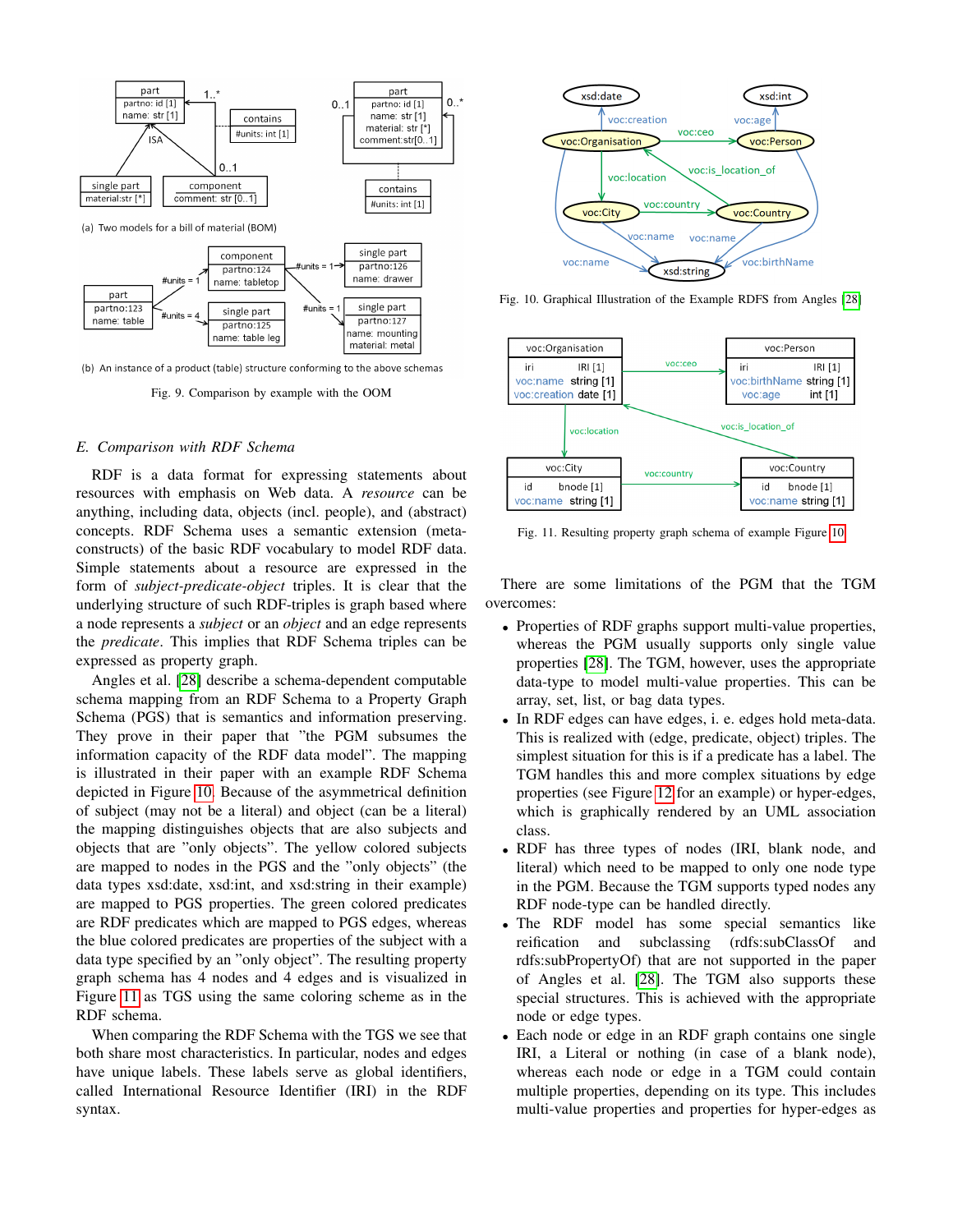explained before.

With the TGM any kind of node type can be supported because of its capability to define user defined types for the nodes and edges. RDF allows to identify an RDF triple (statement) with an IRI. Such an aggregate construct is possible in TGM with a ternary edge type.

For a general schema mapping we have the following rules:

- 1) Abstract elements (subjects) are mapped to TGM nodes.
- 2) Aggregation (predicates) and generalization (rdfs:subClassOf, rdfs:subPropertyOf) elements are mapped to TGM edges with the appropriate type.
- 3) Functions (predicate cardinality is always 1) are mapped to TGM edge ends.
- 4) Lexical elements (literals, IRIs, "only objects") are mapped to TGM properties.

In order to illustrate the mapping to TGM we amend the example from Angles et al. [\[28\]](#page-11-11) with more properties for the voc:ceo predicate. The predicate now holds the date when the CEO was appointed and the profit dependent bonus payments. For each voc:profit predicate a voc:bonus is associated. The profit is of type xsd:int and the bonus has a user defined percent data type with a range from 0 to 100. RDF auxiliary nodes (bnodes) are needed to add this information pair without any ambiguity. We need a bnode of type rdf:Alt to indicate that the bonuses are alternatives.

Figure [12](#page-11-22) shows on the left side the amended RDFS example and the corresponding TGS on the right side. It immediately catches the eye that the TGS is far more readable for humans than the RDFS, which make it better suitable for data modeling. It is cumbersome to add properties to a predicate as it requires blank nodes (bnodes) in order to form legal and unambiguous RDF triples. For the corresponding TGM edge property we simply use an array of size 3 with a structured data type containing profit and the corresponding bonus in percent. The array *bonuses* can have a constraint XOR that clarifies the semantics as an alternative 1 out of 3. The comparison of both schemata clearly shows that even with the coloring the RDFS tends to quickly becomes confusing because properties are not aggregated to objects or predicates. Also data types are expressed on the same level as subjects, which makes the RDF less clear for data modeling purposes.

## VI. CONCLUSION AND FUTURE WORK

In this paper we presented a structure definition of the TGM and an UML-like notation to visualize a graph database and its graph schema. Due to the TGS with predefined and userdefined data types, the TGM improves the formal data quality compared to other graph models. We have demonstrated the superior modeling power in comparison to other graph data models and prevalent data models, namely relational, object oriented, XML model, and RDFS. The model supports built in and user defined complex data types, which allow different abstraction levels. Another possibility for abstraction is to compress a sub-graph into a hyper-node reducing the visible complexity. This capability is especially useful for large and complex data models.

Because of its semantic modeling power the TGM could act as supermodel for model-management and serve as a unifying data model that supports data integration from various data sources with different data models. The main challenge for an automated data integration are incompatible data sources where the TGM as **supermodel** could help to solve quality issues and specify information preserving data translations. Details, like a score for the mapping quality and how much of the information was preserved by the mapping still need to be investigated. The development of a manipulation and query language for the TGM is future work. The idea is to combine elements of other graph languages with the dot-notation known from object-oriented languages to support navigation paths.

#### **REFERENCES**

- <span id="page-10-0"></span>[1] F. Laux, "The Typed Graph Model", DBKDA 2020, pp. 13-19, ISBN: 978-1-61208-790-0, [Online] URL: https://www.thinkmind.org/index.php?view=article&articleid=dbkda 2020 1 30 50016 [retrieved: 2020-11-26].
- <span id="page-10-1"></span>[2] Neo4J - Homepage, [Online] URL: https://neo4j.com [retrieved: 2020- 11-26]
- <span id="page-10-2"></span>[3] ArangoDB - Homepage - Graph and Beyond, [Online] URL: https://www.arangodb.com [retrieved: 2020-11-26]
- <span id="page-10-3"></span>[4] JanusGraph - Homepage, [Online] URL: https://janusgraph.org [retrieved: 2020-11-26]
- <span id="page-10-4"></span>[5] Amazon Neptune, [Online] URL: https://aws.amazon.com/de/neptune [retrieved: 2020-08-01]
- <span id="page-10-5"></span>[6] I. Robinson, J. Webber, and E. Eifrem, *Graph Databases*,  $2^{nd}$  ed., O'Reilly Media, 2015.
- <span id="page-10-6"></span>[7] G. Daniel, G. Sunyé, and J. Cabot, "UMLtoGraphDB: Mapping Conceptual Schemas to Graph Databases", in Proceedings of Conceptual Modeling - 35th International Conference ER, Gifu, Japan, pp. 430–444, 2016. [Online] URL: https://hal.archives-ouvertes.fr/hal-01344015/document [retrieved: 2020-11-26]
- <span id="page-10-7"></span>[8] J. Hidders, "Typing Graph-Manipulation Operations", In Proceedings of the 9<sup>th</sup> International Conference on Database Theory" (ICDT), Siena, Italy, pp. 391–406, 2003.
- <span id="page-10-8"></span>[9] DBLP computer science bibliography, [Online] URL: https://dblp.unitrier.de [retrieved: 2020-11-26]
- <span id="page-10-9"></span>[10] M. A. Rodriguez and P. Neubauer, "Construction from dots and lines", Bulletin of the American Society for Information Science and Technology, Vol. 36(No 6), pp. 35–41, ISSN:1550-8366, 2010. [Online] URL: https://arxiv.org/pdf/1006.2361.pdf [retrieved: 2020-11-26]
- <span id="page-10-10"></span>[11] N. Spyratos and T. Sugibuchi, "PROPER - A Graph Data Model Based on Property Graphs", ISIP – 10th International Workshop, Communications in Computer and Information Science, vol.622,pp. 23–35, Springer, 2015.
- <span id="page-10-11"></span>[12] J. Bu, S. Tan, C. Chen, C. Wang, H. Wu, L. Zhang, and X. He, "Music Recommendation by Unified Hypergraph: Combining Social Media Information and Music Content", In Proceedings of the 18th International Conference on Multimedia (ACM Multimedia 2010), Firenze, Italy, pp. 391–400, 2010
- <span id="page-10-12"></span>[13] A. Ghrab,O. Romero, S. Skhiri, A. Vaisman, and E. Zimányi, "GRAD: On Graph Database Modeling", Cornell<br>University Library.arXiv:1602.00503, 2016. [Online] URL: University Library, arXiv:1602.00503, 2016. [Online] https://arxiv.org/ftp/arxiv/papers/1602/1602.00503.pdf [retrieved: 2020-12-06]
- <span id="page-10-13"></span>[14] B. Amann and M. Scholl, "Gram: A Graph Data Model and Query Language", In Proceedings of the ACM Conference on Hypertext (ECHT '92), pp. 201–211, Milan, Italy, 1992.
- <span id="page-10-14"></span>[15] M. Gyssens, J. Paredaens, J. Van den Bussche, and D. Van Gucht, "A Graph-Oriented Object Database Model", IEEE Transactions on Knowledge and Data Engineering, Vol 6 No 4., pp. 572–586, 1994.
- <span id="page-10-15"></span>[16] M. C. Pabón, C. Roncancio, and M. Millán, "Graph Data Transformations and Querying", In Proceedings of the 2014 International C\* Conference on Computer Science & Software Engineering (C3S2E '14), Montreal Canada, Article No 20, pp. 1–6, 2014. [Online] URI: https://doi.org/10.1145/2641483.2641521 [retrieved: 2020-08-01]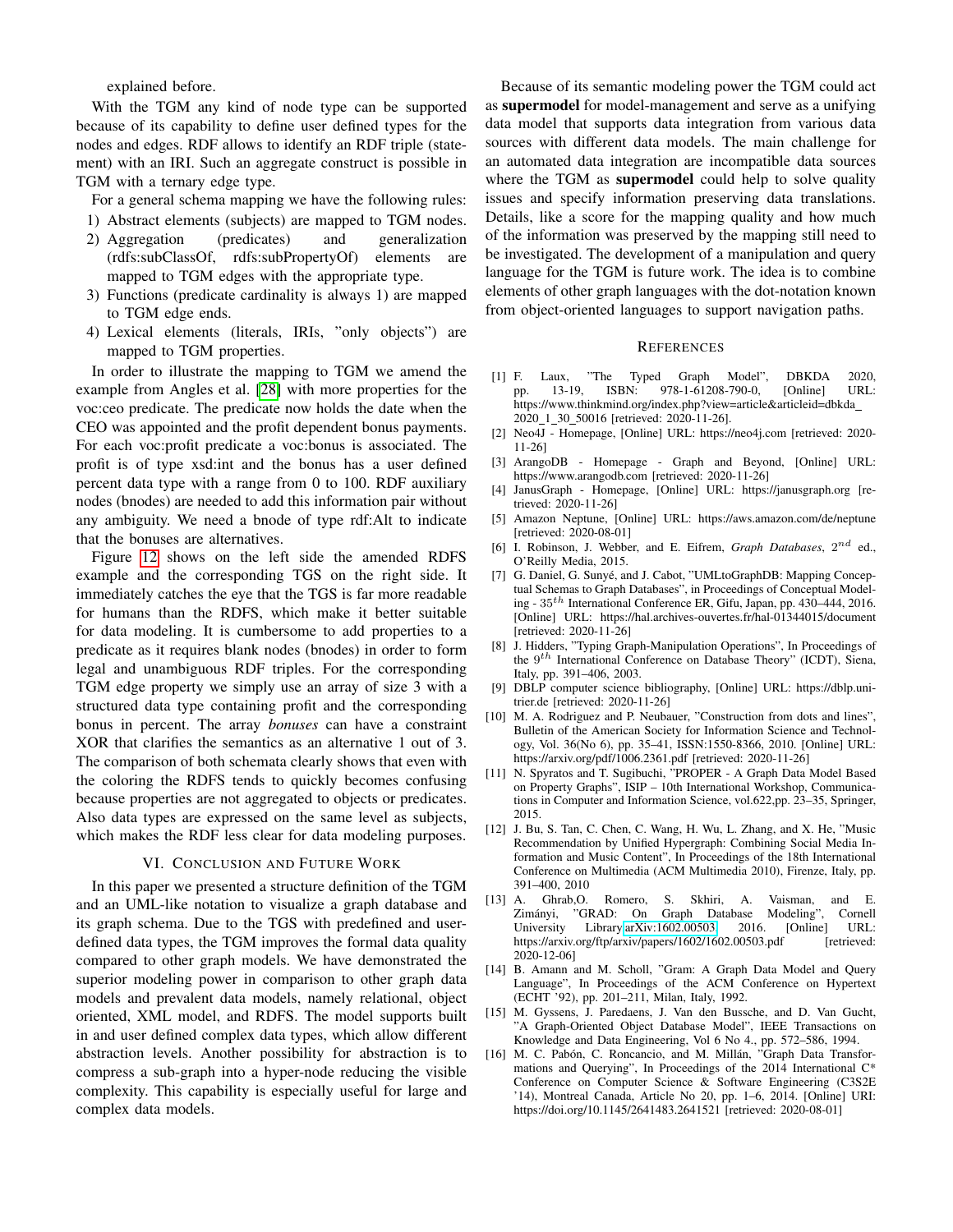<span id="page-11-22"></span>

Fig. 12. Example RDFS (left part) to TGS (right part) mapping with complex predicates

- <span id="page-11-0"></span>[17] J. Pokorný, "Conceptual and Database Modelling of Graph Databases", In Proceedings of the  $20^{th}$  International Database Engineering & Applications Symposium (IDEAS 2016), Montreal, Canada, pp. 370– 377, 2016.
- <span id="page-11-1"></span>[18] M. Junghanns, A. Petermann, N. Teichmann, K. Gómez, E. Rahm, "Analyzing extended property graphs with Apache Flink", Proceedings of the  $1<sup>st</sup>$  ACM SIGMOD Workshop on Network Data Analytics (NDA@SIGMOD 2016), San Francisco, USA, pp. 3:1–3:8 2016.
- <span id="page-11-2"></span>[19] M. Levene and A. Poulovassilis, "The hypernode model and its associated query language", In Proceedings of the  $5<sup>th</sup>$  Jerusalem Conference on Information Technology, Jerusalem, pp. 520–530, 1990.
- <span id="page-11-3"></span>[20] R. Angles, "The Property Graph Database Model", Proceedings of the  $12^{th}$  Alberto Mendelzon International Workshop on Foundations of Data Management, Cali, Colombia, CEUR WS Proc., 2018, [Online] URL:<http://ceur-ws.org/Vol-2100/paper26.pdf> [retrieved: 2020-12-06]
- <span id="page-11-4"></span>[21] D, Brickley and R.V. Guha (eds.), RDF Schema 1.1 W3C Recommendation, published 25 February 2014, [Online] URL: https://www.w3.org/TR/rdf-schema/ [retrieved: 2020-12-06]
- <span id="page-11-5"></span>[22] W3C OWL Working Group, OWL 2 Web Ontology Language Document Overview (Second Edition) W3C Recommendation, published 11 December 2012, [Online] URL: https://www.w3.org/TR/owl2-overview/ [retrieved: 2020-12-06]
- <span id="page-11-6"></span>[23] B. Motik, P. F. Patel-Schneider, and B. Parsia (eds.), OWL 2 Web Ontology Language Structural Specification and Functional-Style Syntax (Second Edition) W3C Recommendation, published 11 December 2012, [Online] URL: https://www.w3.org/TR/2012/REC-owl2-syntax-20121211/ [retrieved: 2021-12-06]
- <span id="page-11-7"></span>[24] H. Chiba, R. Yamanaka, and S. Matsumoto, "G2GML: Graph to Graph Mapping Language for Bridging RDF and Property Graphs", In proceedings: J. Z. Pan et al. (eds) The Semantic Web – 19th International Semantic Web Conference (ISWC 2020), pp. 160–175, Lecture Notes in Computer Science, vol 12507, Springer 2020, DOI: https://doi.org/10.1007/978-3-030-62466-8 11 [retrieved: 2020-12-06]
- <span id="page-11-8"></span>[25] N. N., What is openCypher? [Online] URL: https://opencypher.org/ [retrieved: 2021-12-06]
- <span id="page-11-9"></span>[26] A. Schätzle, M. Przyjaciel-Zablocki, T. Berberich, and G. Lausen, "S2X: Graph-parallel querying of RDF with GraphX", in Biomedical Data Management and Graph Online Querying, Big-O(Q) 2015, DMAH 2015, Lecture Notes in Computer Science, vol 9579, pp. 155–168, Springer, Cham. DOI: https://doi.org/10.1007/978-3-319-41576-5\_12
- <span id="page-11-10"></span>[27] V. Nguyen, J. Leeka, O. Bodenreider, and A. Sheth, "A formal graph model for RDF and its implementation", 2016, [arXiv:1606.00480.](http://arxiv.org/abs/1606.00480)

[Online]. Available:<http://arxiv.org/abs/1606.00480> [retrieved: 2021-08- 01]

- <span id="page-11-11"></span>[28] R. Angles, H. Thakkar, and D. Tomaszuk, "Mapping RDF Databases to Property Graph Databases", IEEE Access, vol. 8, pp. 86091– 86110, 2020, DOI: 10.1109/ACCESS.2020.2993117 [Online] URL: https://doi.org/10.1109/ACCESS.2020.2993117 [retrieved: 2021-08-01]
- <span id="page-11-12"></span>[29] A. Poulovassilis and P. McBrien, "A General Formal Framework for Schema Transformation" Data & Knowledge Engineering 28(1), pp. 47–71, 1998, ISSN 0169-023X, DOI: https://doi.org/10.1016/S0169- 023X(98)00013-5
- <span id="page-11-13"></span>[30] P. McBrien and A. Poulovassilis, "A Uniform Approach to Intermodel Transformations", CAiSE 1999, pp. 333–348, Lecture Notes in Computer Science 1626, Springer 1999, ISBN 3-540-66157-3, DOI: https://doi.org/10.1007/3-540-48738-7 25
- <span id="page-11-14"></span>[31] Ph. A. Bernstein and S. Melnik, "Model management 2.0: manipulating richer mappings", SIGMOD Conference 2007, pp. 1–12, DOI: 10.1145/1247480.1247482, [Online] URL: https://doi.org/10.1145/1247480.1247482 [retrieved: 2021-11-29]
- <span id="page-11-15"></span>[32] M. Lenzerini, "Data Integration: A Theoretical Perspective", ACM PODS 2002, pp. 233–246, [Online] URL: https://doi.org/10.1145/ 543613.543644 [retrieved: 2021-11-29]
- <span id="page-11-16"></span>[33] R. Hull, "Managing Semantic Heterogeneity in Databases: A Theoretical Perspective", PODS '97: Proceedings of the Sixteenth ACM SIGACT-SIGMOD-SIGART Symposium on Principles of Database Systems, pp. 51–61, ACM Press, 1997, DOI: 10.1145/263661.263668
- <span id="page-11-17"></span>[34] P. Atzeni and R. Torlone, "Schema Translation between Heterogeneous Data Models in a Lattice Framework", DS-6: Proceedings of the Sixth IFIP TC-2 Working Conference on Data Semantics: Database Applications Semantics, pp. 345–364, 1995
- <span id="page-11-18"></span>[35] P. Atzeni and R. Torlone, "Management of Multiple Models in an Extensible Database Design Tool", EDBT 1996, pp. 79–95
- <span id="page-11-19"></span>[36] P. Atzeni, P. Cappellari, and Ph. Bernstein, "Model-Independent Schema and Data Translation", EDBT 2006, pp. 368–385
- <span id="page-11-20"></span>[37] P. Atzeni, P. Cappellari, and G. Gianforme, "MIDST: model independent schema and data translation", SIGMOD Conference 2007, pp. 1134– 1136
- [38] P. Atzeni, L. Bellomarini, F. Bugiotti, and G. Gianforme,"A runtime approach to model-independent schema and data translation", EDBT 2009, pp. 275–286
- <span id="page-11-21"></span>[39] P. Atzeni, P. Cappellari, R. Torlone, Ph. Bernstein, and G. Gianforme, "Model-independent schema translation", VLDB Journal 17(6), pp. 1347–1370, 2008